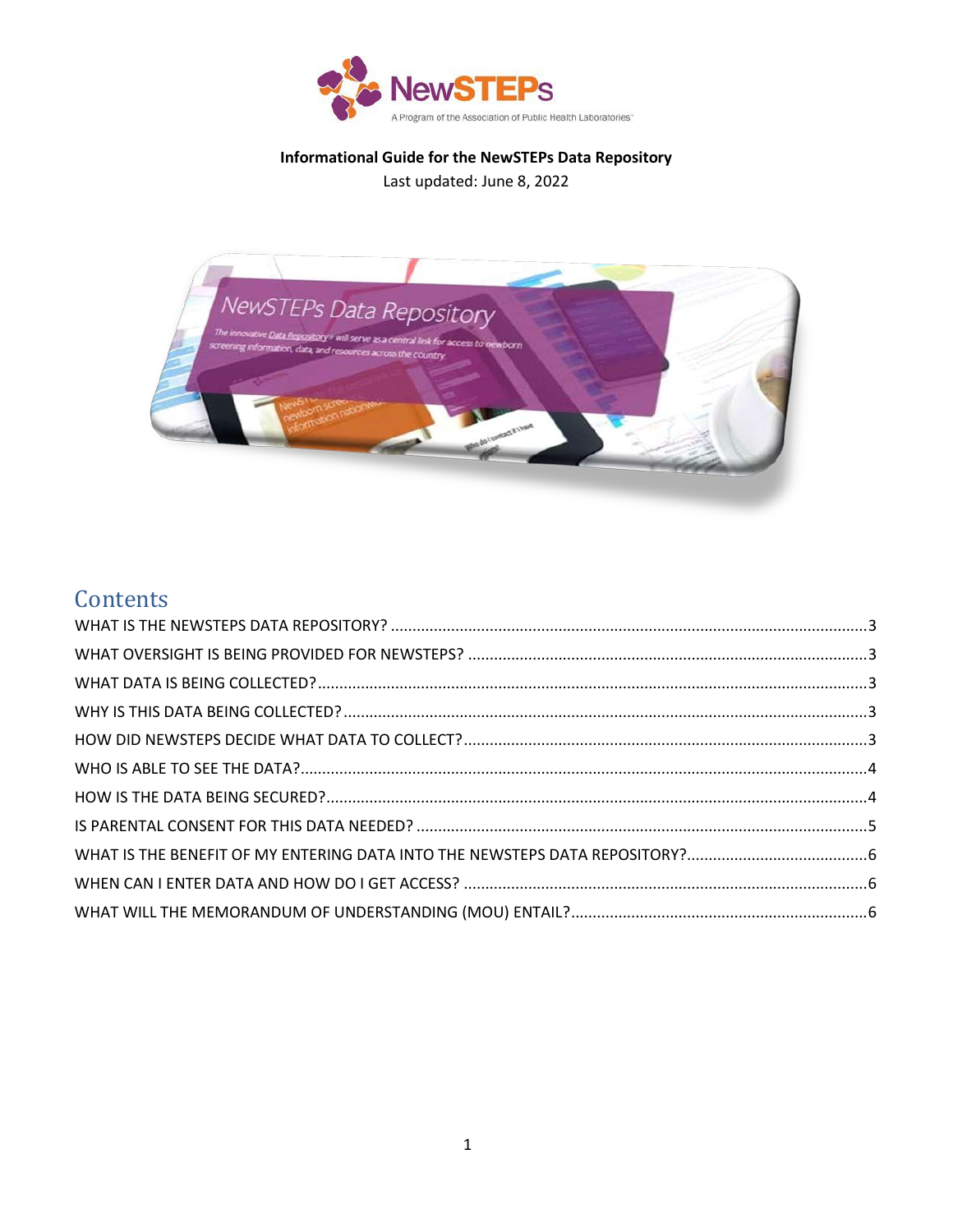

# **Summary of Facts**

- Data sharing within the NewSTEPs Data Repository is governed by Memorandums of Understanding (MOUs) with each State.
- Insomniac Design, Inc. will serve as an honest broker of the data, with no ability to share or identify data, newborns or families.
- Insomniac Design, Inc. will calculate date differences providing epidemiologic information to NewSTEPs staff, per signed Data Sharing Agreements/MOUs.
- No information identifying newborns and states will ever be shared.
- All data shared with investigators will be approved by the NewSTEPs Steering Committee and held to a "Rule of 5" (no data will be shared if there are few than 5 newborns in a given category orcell).
- All data requests will be shared with and approved by the Data Review Workgroup.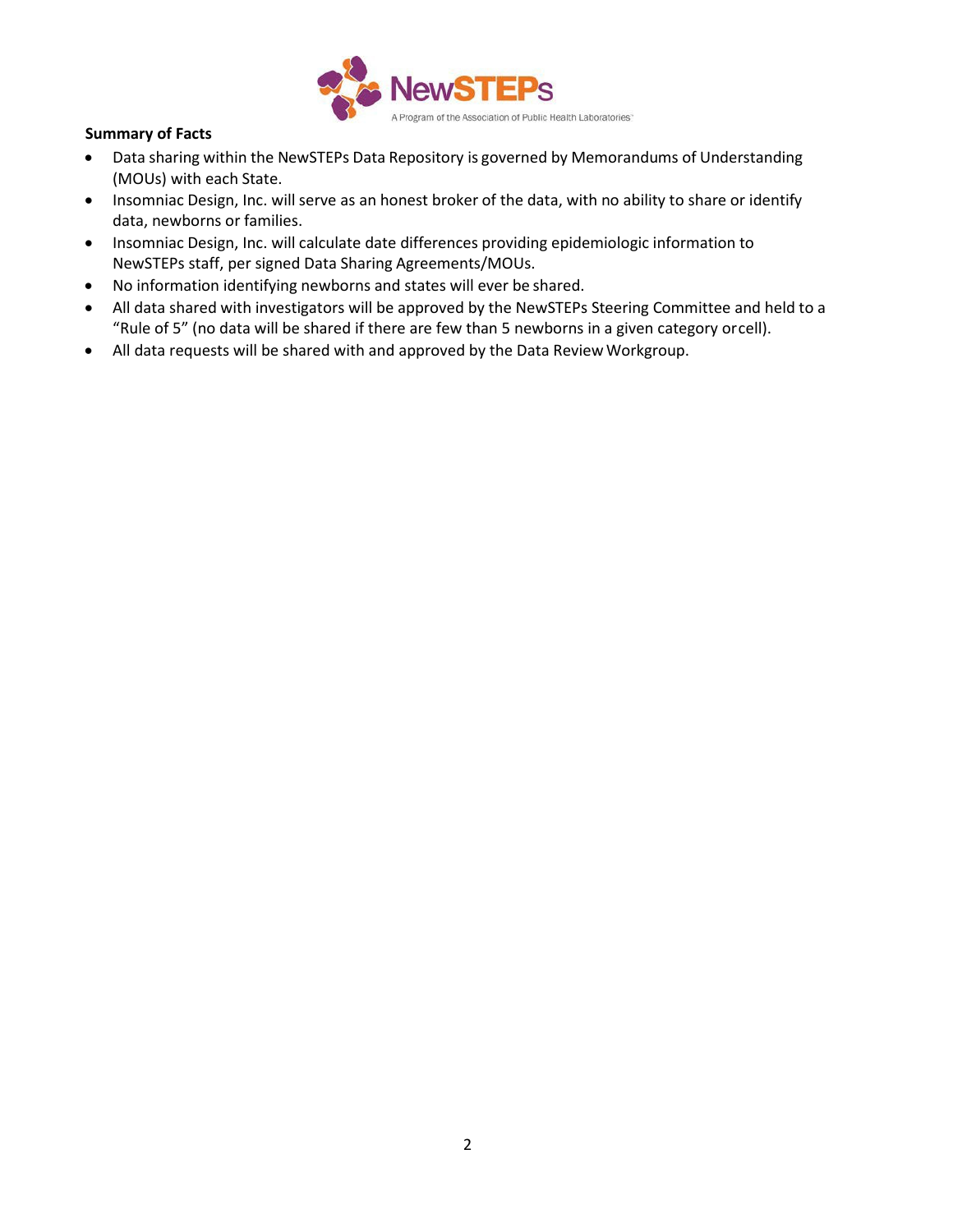

### <span id="page-2-0"></span>**WHAT IS THE NEWSTEPS DATA REPOSITORY?**

The NewSTEPs data repository is a centralized and secure database that is designed for state newborn screening (NBS) programs to explore data to meet local program needs.

#### <span id="page-2-1"></span>**WHAT OVERSIGHT IS BEING PROVIDED FOR NEWSTEPS?**

The Colorado Multiple Institutional Review Board (COMIRB) has deemed the NewSTEPs data repository to be non-human subject research as defined by their policies and current regulations and in accordance with the Office of Human Research Protections (OHRP) and the Food and Drug Administration (FDA) guidelines.

Specifically, in a [letter](https://www.newsteps.org/sites/default/files/irb_letter.pdf) regarding NewSTEPs activities, the COMIRB noted that the determination to designate NewSTEPs Data Repository activities as **not human subject research** was made because source data submitted from each state will be collected by a contracted data manager that is not engaged in the research by OHRP guidance, and that the data received from the data manager will not contain sufficient information to render the data identifiable.

### <span id="page-2-2"></span>**WHAT DATA IS BEING COLLECTED?**

- State profile and programmatic information (e.g., disorders screened, newborn screening fees, annual births, policies, adding to the NBS panel, program structure, program contact information, advisory committee information, health information technology elements and Information Technologysupport).
- Case level data for infants diagnosed with a condition (e.g., biological sex, race, gestational age, birth weight, ethnicity, time elapsed for different NBS services, type of disorder).
- NBS Surveillance Case Definitions, (includes basic criteria for a diagnostic workup) as defined by the medical community, for most of the core Recommended Uniform Screening Panel (RUSP) NBSdisorders.
- Eight Quality Indicators (e.g., percent of dried blood spots specimens missing essential information, percent of eligible newborns not receiving valid NBS test, timeliness of NBS activities).

### <span id="page-2-3"></span>**WHY IS THIS DATA BEING COLLECTED?**

The collection of data at the national level allows for analysis of information to support quality improvement in the newborn screening system. State newborn screening programs will be able to compare outcomes and trends from their state or region to the national summary data. These data will also provide the ability to accurately calculate the prevalence of the rare disorders as detected by newborn screening. Additionally, reports will provide comparisons between states with similar birth rates and screening methodologies.

#### <span id="page-2-4"></span>**HOW DID NEWSTEPS DECIDE WHAT DATA TO COLLECT?**

The NewSTEPs steering committee and workgroups made up of dozens of members of the newborn screening community spent more than a year developing data elements, case definitions and quality indicators. Careful consideration was put into the selection of these elements to ensure that they were both beneficial and feasible to collect by newborn screening programs.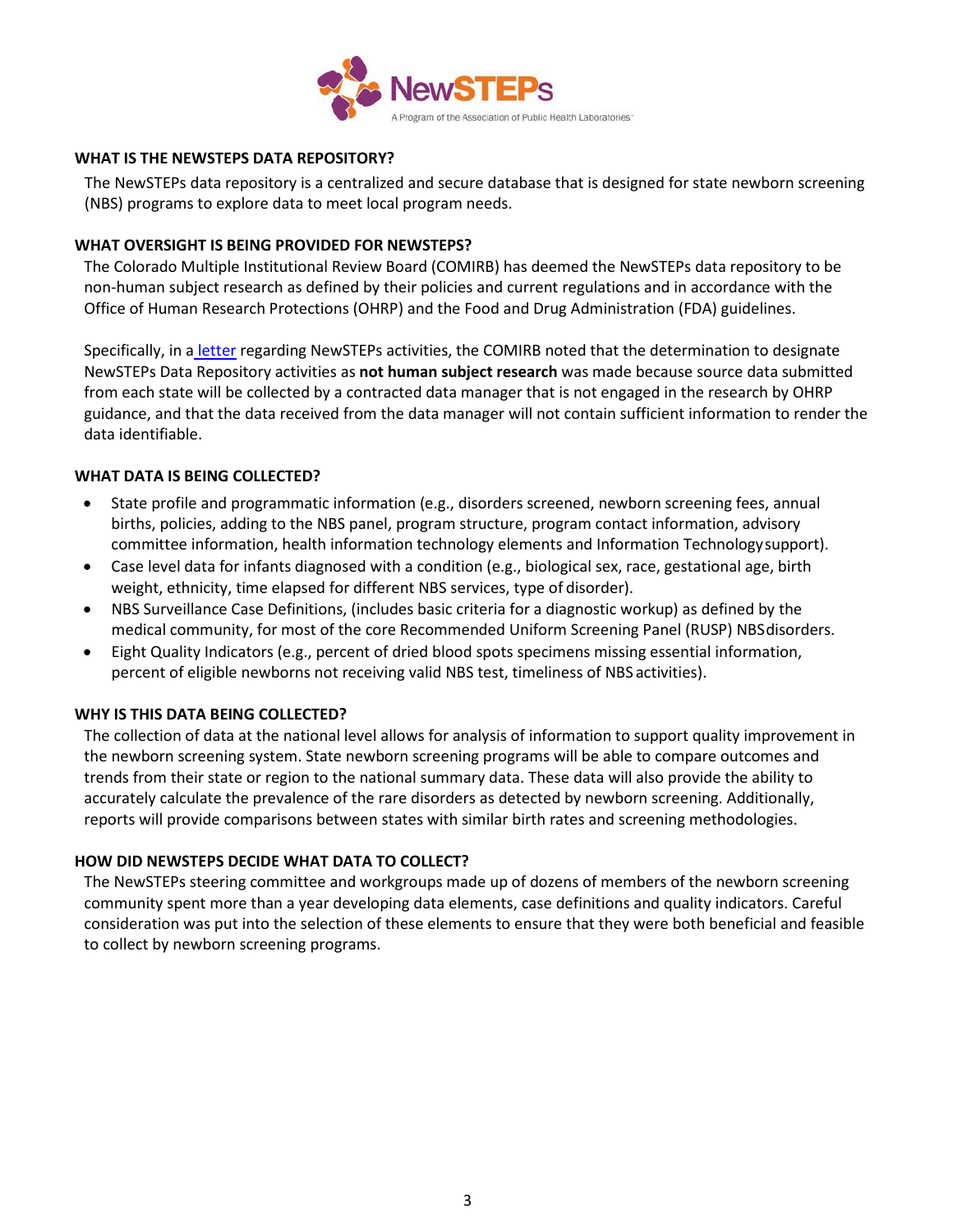

### <span id="page-3-0"></span>**WHO IS ABLE TO SEE THE DATA?**

Access to the NewSTEPs data repository is structured using well defined user roles (see Figure 1 below). Each State NBS program will have a state administrator role, one that will manage all users for their state. NBS programs that enter data into the NewSTEPs data repository will have access to their own data, including baby level data, case definitions, and quality indicators. They will be able to see aggregate data from other participating NBS programs. Public access is limited to the state profiles on the NewSTEPs website.

## Figure 1: User Roles delineated within the NewSTEPs Data Repository



### <span id="page-3-1"></span>**HOW IS THE DATA BEING SECURED?**

NewSTEPs works closely with its Information Technology (IT) vendor, Insomniac Design, Inc. in order to ensure that data is secure. The NewSTEPs Data Repository is a centralized and secure application that can be accessed by authorized users from anywhere (via the Internet and a web browser). The web application itself is available through web browsers via 128-bit secure socket layer (SSL) encryption. Information in the web application has limited access – state profiles are available to the public, while more detailed data is limited by role-based access control (see section above). For case reporting, the NewSTEPs web application does require users to input dates of birth and dates of service, which are collected only in the browser for the purpose of calculating differences in dates (i.e., days elapsed between birth and screening) – aside from birth year, no date is stored in the system. Actual date differences, and de-identified information, will be shared with the NewSTEPs team. The NewSTEPs staff has a coded information agreement with Insomniac Design, Inc. as part of their contract for services. The NewSTEPs and Insomniac Design Solutions, Inc. staff and will make no effort to re-identify any individual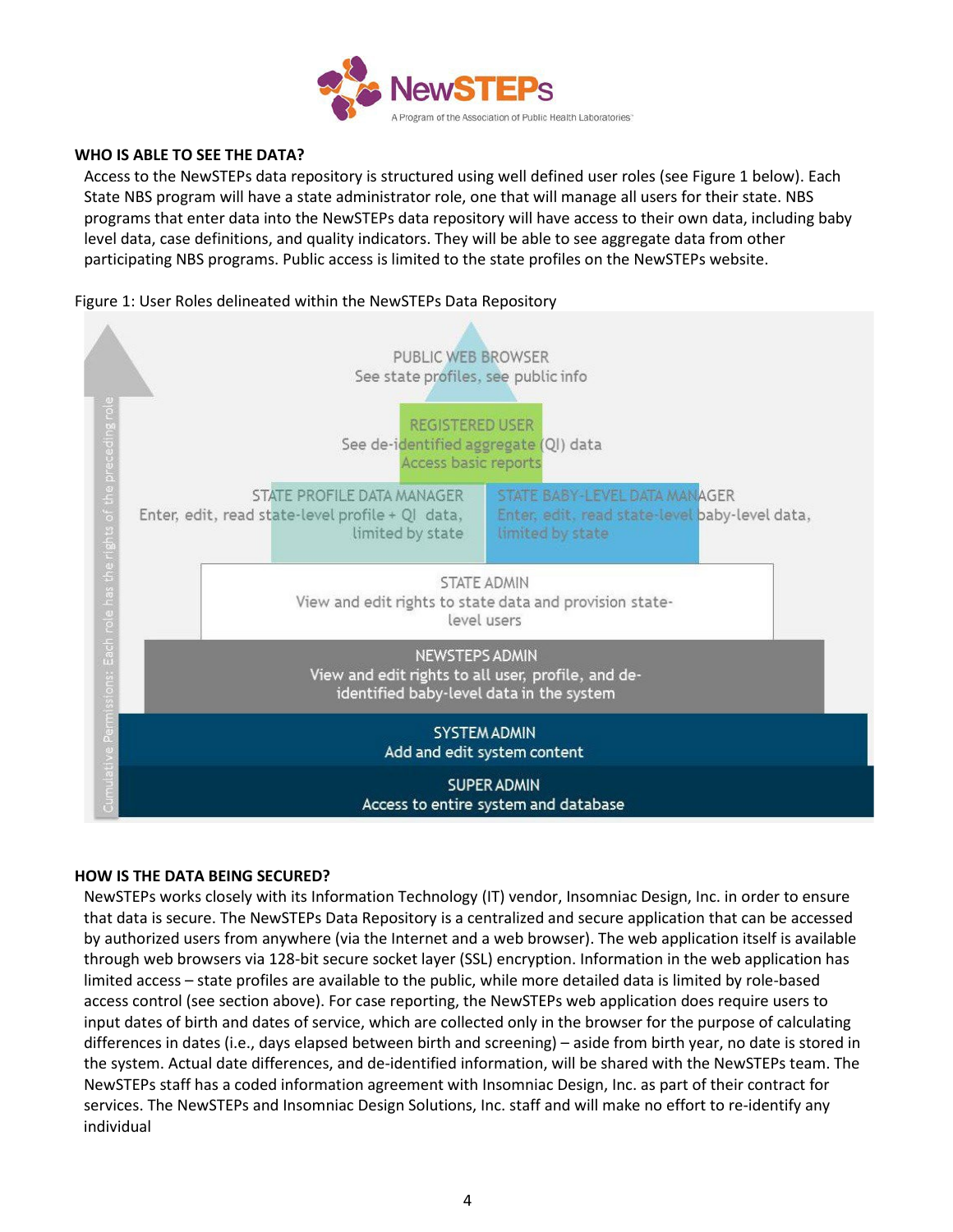

babies. No parties involved in the project have access to records that would allow re-identification of newborns.

Figure 2: Flow of Information within the NewSTEPs Data Repository



### <span id="page-4-0"></span>**IS PARENTAL CONSENT FOR THIS DATA NEEDED?**

Parental consent is **not needed** for this repository because most of the data collected by NewSTEPs is aggregate data about the state newborn screening program. Some of the data elements are related to the infants identified by newborn screening in an individual state, however this **information is de-identified and no personal identifiable information is being stored**. The Colorado Multiple Institutional Review Board has reviewed the policies and privacy plans proposed by NewSTEPs and have commended NewSTEPs on the measures in place to ensure appropriate and ethical treatment of individual data. Further, the Office of Human Research Protection (OHRP) has determined that NewSTEPs is taking all of the necessary proactive measures to safeguard this information.